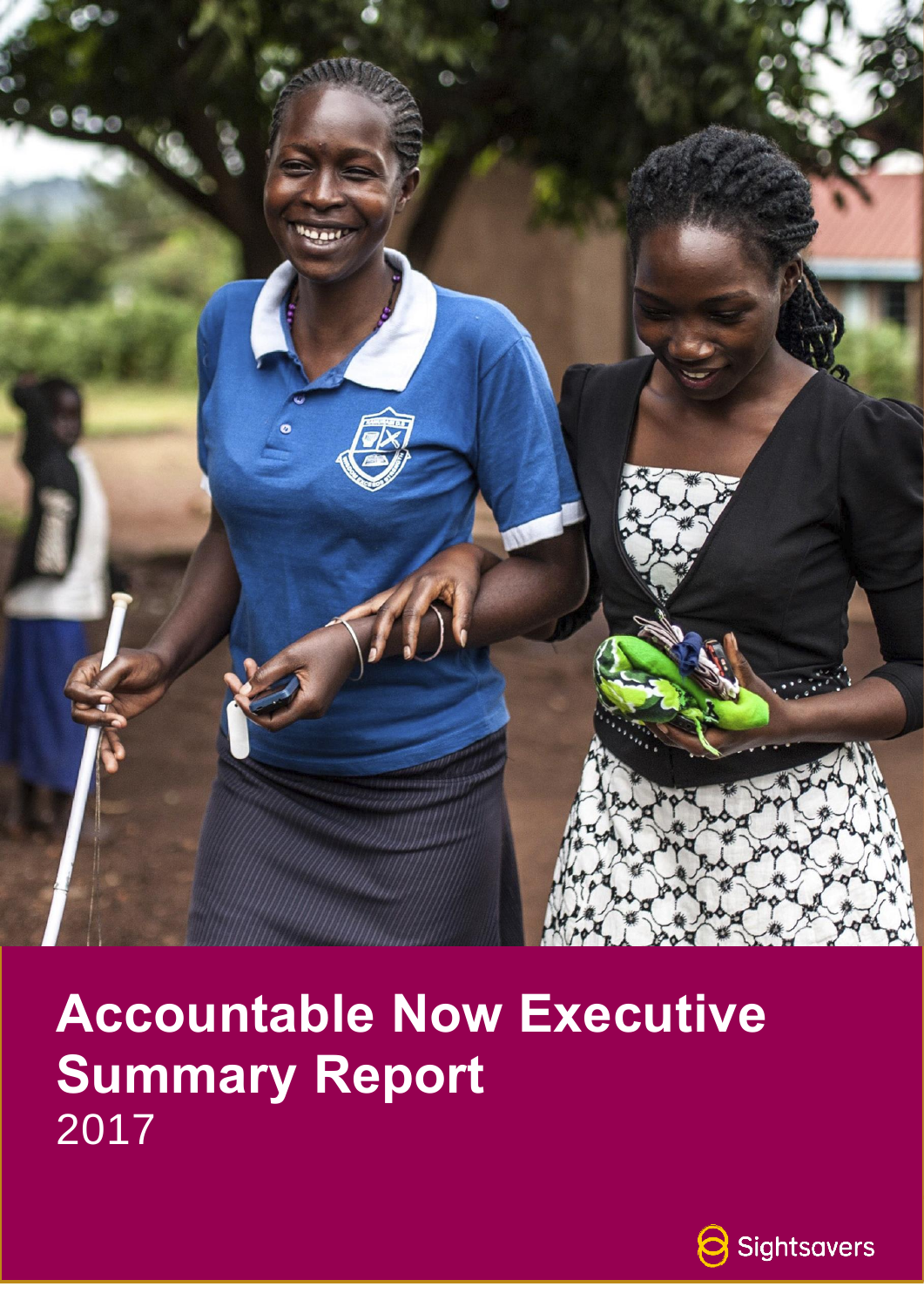The aim of this executive summary is to provide a meta-level update on the relevant changes, challenges and notable successes faced in the reporting period at the cluster level (Impact achieved, stakeholder involvement and organisational effectiveness.

### **Cluster A: What we want to achieve**

#### **Commitment 1: We will address injustice, exclusion, inequality, poverty and violence to create healthy societies for all.**

Much like in previous years, in 2017, Sightsavers operated over 150 projects. These supported many millions of beneficiaries (14,093,230 people examined and 389,490 operations performed) and full details of our output statistics can be found in the annual report and accounts. In 2017, we supported the distribution of 157,234,410 NTD treatments.

In all of our eye health projects, we continued our efforts to make our programmes more inclusive of women and girls. In 2017, 84.38% of our eye health projects demonstrated clearly defined strategies to improve access by and reach a higher number of females than males, which represents nearly a 30% increase on our results for the same indicator in 2016. Sightsavers has developed a range of measures to which this increase can be attributed, such as the inclusion of gender access strategies in project funding agreements with implementing partners (India) and the use of community health workers to alleviate cultural issues often faced by women (Kenya).

We also continue to be optimistic as to the long-term impact of our education work. The majority of our projects in this area continue to perform strongly in terms of suitability for replication, with 88.89% of Education projects suitable for replication or adoption by government or other service provider. This is well above our target of 45%. Our inclusive education projects also continue to make progress towards human rights and inclusion objectives, with the percentage of education project countries where a government has an education policy in line with the UNCRPD up 11% on our 2015 results. However, this is still lagging behind our target of 30% with lack of government funding and commitment listed among the major obstacles to achieving this aim.

In 2017, we made significant progress to ensure that our social inclusion and education projects demonstrated effective inclusion and empowerment of people with disabilities. 75% of our project countries are now able to demonstrate effective approaches to inclusion and empowerment compared to just 50% of countries in 2016. Whilst we are pleased with this progress, we have also noticed that a number of our social inclusion performance indicators are consistently returning results that are above target, which could indicate that the systematic evidence required to verify these figures is not as robust as we would like. This signifies a potential accountability gap that we plan to explore further and rectify during our strategy refresh in 2018- 2019.

Progress against our Neglected Tropical Disease indicators highlights further improvement over the course of this reporting period. In 2017, 95% of our NTD projects met or exceeded their Mass Drug Administration (MDA) targets for therapeutic and geographical coverage, which means that our performance against this indicator has increased year on year over the last three reporting periods. These consistent figures can be attributed to the robust relationships that Sightsavers has developed with Ministries of Health in the majority of our project countries along with the growing experience and technical abilities of our partners.

#### **Commitment 2: We will promote women's and girl's rights and enhance gender equality**

Gender and diversity dynamics are central components of our project design process and require articulation of how gender and disability will be included and strengthened as part of project implementation and the longer term sustainability of our work. We will continue to explore what level of engagement we can effectively have with other marginalised groups, but our focus in the short to medium term will be on gender and disability. Sightsavers also considers issues of gender and diversity in programme monitoring with all projects reporting disaggregated output data by sex. To achieve this, we work with our partners to ensure adequate systems are in place to collect this information within our projects.

Our first inclusive eye health pilot initiative, in Bhopal, India ended in June 2017. The project was an opportunity to develop our learning in this area and has successfully paved the way for the development of

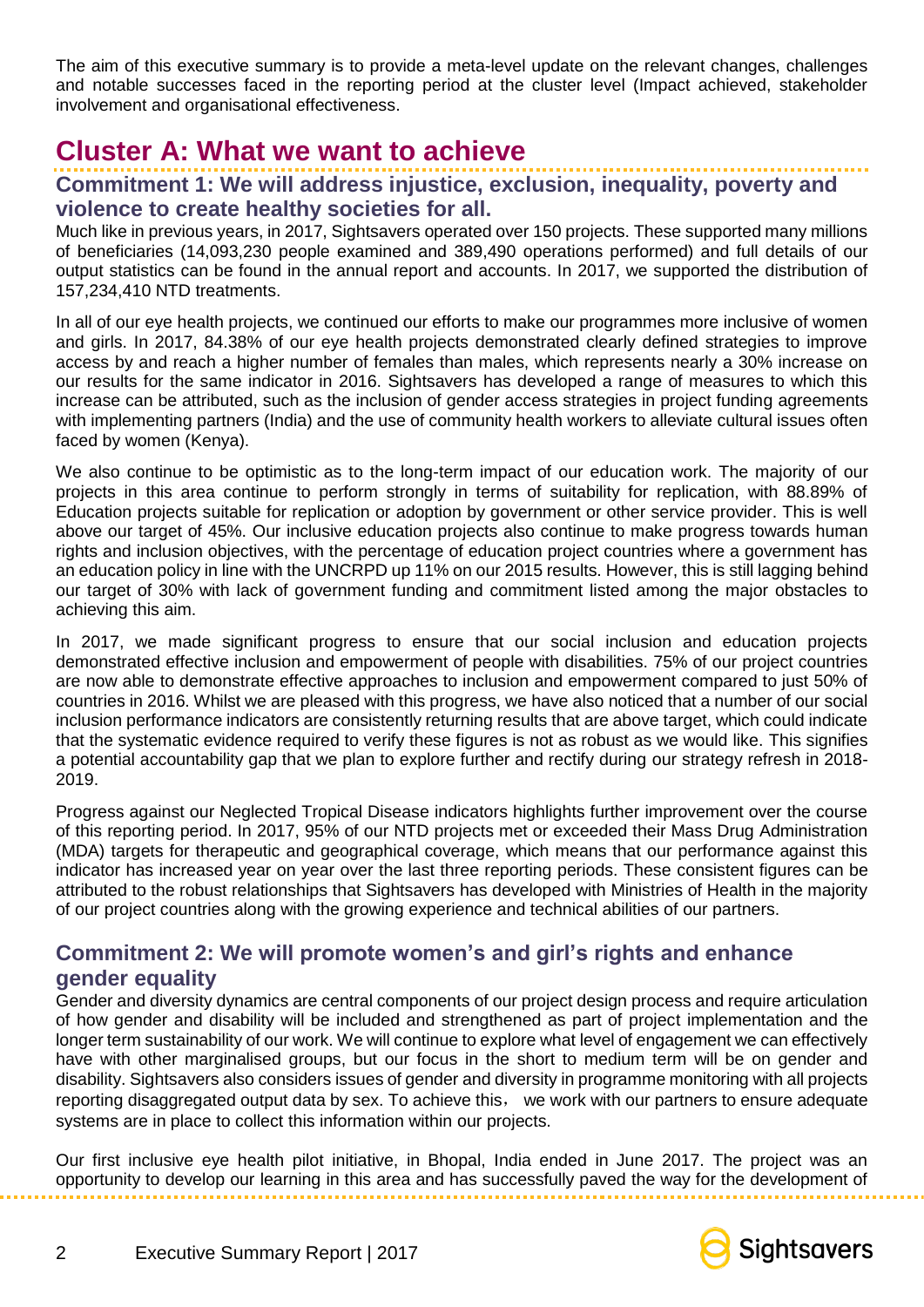Sightsavers' inclusive eye health model and toolkit. The inclusive eye health toolkit is aimed at supporting Sightsavers' staff in embedding inclusion in our health programmes. We are also developing a training module on gender mainstreaming and disability inclusion for health workers, plus checklists and guidelines on accessibility, gender and participatory approaches. A cross-departmental inclusive health task team was established in May 2017 to facilitate the embedding of inclusion in eye health and neglected tropical disease (NTD) programmes, and to establish Sightsavers as a leading organisation in inclusive health programming.

Throughout 2017 we continued to test the Washington Group Questions (WGQs) in a number of programmes to build an evidence base on how to disaggregate data by disability and to analyse data to improve programming and sector learning. We have appointed a Disability Data Disaggregation (DDD) project manager in recognition of the growing importance and profile of this area of work, and we are developing a DDD framework that will outline our approach for monitoring the inclusiveness of our health programmes. In all our data disaggregation work, we're working to improve the accessibility of our health programmes and our information, education and communication materials.

#### **Commitment 3: We will protect the environment and enhance its ability to support life for future generations**

We continue to monitor activities which have a negative effect on the environment and assess the ways in which we can minimise this negative impact. Whilst our carbon footprint remains similar to previous years, be assured Sightsavers continues to operate in a social and environmentally minded manner in all our operations and never knowingly to the detriment of our beneficiaries. At the end of 2017 we circulated an environmental survey to all of our country offices in an attempt to establish the extent to which environmental safeguarding procedures are in place. At the time of writing this report we are still collating the results and hope to produce a report with recommendations for improvements by the end of 2018. We will also continue to take steps to ensure that potential and existing suppliers or service providers take environmental sustainability seriously and have policies in place to ensure they act responsibly to protect the environment.

#### **Commitment 4: We will deliver long-term positive results**

We continue to learn from our successes and failures using various approaches such as, learning reviews, evaluations, research and learning seminars and specific learning events held globally or in our regions. We also implement appropriate approaches in line with our quality standards on learning. Externally, the organisation continued to engage with the rest of the sector through various forums to share its learning, including presentation at webinars and international conferences, publications in peer-review journals and improvement of our learning and research pages as part of the website redevelopment.

Overall, six evaluations and mid-term reviews were completed in 2017. Two of these were end of term evaluations for our EC and SIB funded eye health programmes in Sierra Leone. Our evaluation criteria are built on the OECD DAC criteria, and include two additional criteria specifically relevant for Sightsavers; coordination/coherence (reflecting our SIM objectives on partnership and strategic alliances) and scalability/replicability. In Q3 2017, we conducted a Learning Review on our inclusive eye health pilot in Bhopal to assess the process for developing an inclusive eye health model, understand what had been achieved and trialled and generate learning to inform future approaches.

Also in 2017, our programme systems and monitoring team undertook a review of our Quality Standards Assessment Tool (QSAT). As part of this review, recommendations were made to increase the effectiveness of the QSAT action plans which aim to build the capacity of partners and facilities. In 2018, further work will be undertaken to ensure technical leads and country teams work closely with partners to ensure action plans are completed.

Throughout this reporting period, we have also been able to learn valuable lessons from our ongoing monitoring and oversight processes. These processes provide immediate and direct feedback loops into programme management and implementation, ensuring that we are regularly reviewing the success or otherwise of our projects in addressing the issues we are tackling. In one example from 2017, our monitoring was able to identify a human resources gap in one of our redesigned projects and understand how this lack of capacity was affecting implementation and putting extra pressure on existing project staff. On this occasion, we were able to allocate the resources required to address the issue with minimal impact on project schedules and deliverables.

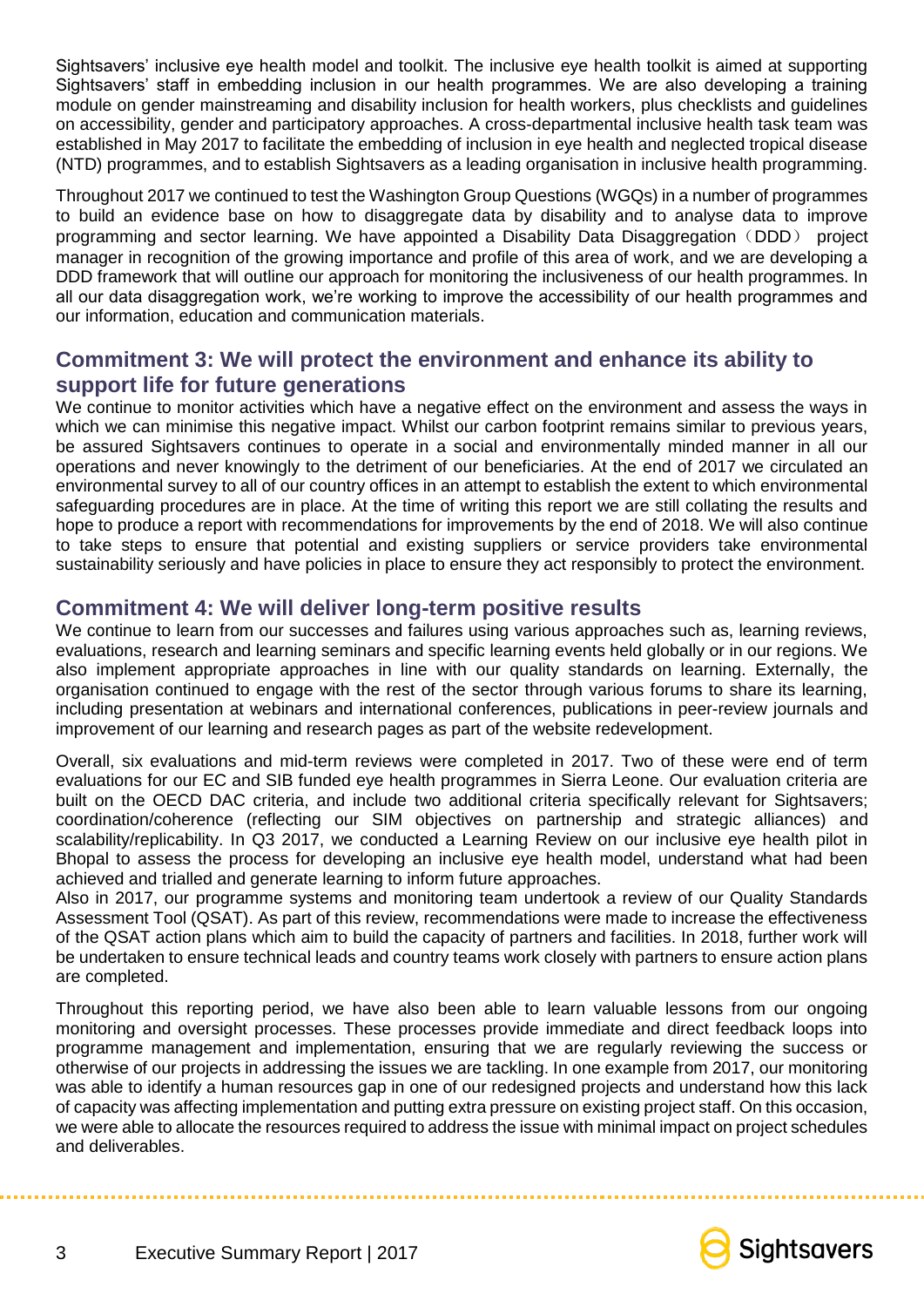## **Cluster B: Our Approach to Change**

#### **Commitment 5: We will ensure that the people we work with have a key role in driving our work**

Our Programme Partnership Policy continues to set out the principles behind our approach to partnership and how these are operated in practice. Our policy is short and straightforward and sets a clear tone for how we approach partnerships, what we value in them and how we see them working in practice. The policy is supported by a framework that ties partnership directly into our project cycle and provides our country offices with a suite of tools to help them manage partnerships in a safe, clear and equitable manner. The tool set includes processes for initial due diligence, ongoing quality assessment and managed exit.

Our engagement with women and men, girls and boys, arises from the circumstances of the programmes supported and our role and that of our partners, and flows largely from the decisions made with respect to the partners with who we collaborate. In 2017 our new child safeguarding policy set out rigorous new protocols which stipulate that all of our partners must have a clearly articulated child safeguarding policy or accept our policy where they do not have one.

We currently have a number of beneficiary feedback approaches and mechanisms functioning across the organisation, which ensure that the people we work with have a key role in driving our work. Sightsavers conducts initial analyses at the outset of programmes to understand the local situation, and dynamics and implications for local communities, groups and individuals so that interventions can be designed appropriately to bring maximum benefit to those targeted or affected. For example, our behaviour change interventions in a number of our programmes are developed using participatory processes.

Our evaluations and research team regularly seek and analyse partner and final beneficiaries' feedback in order to learn about the impact and effectiveness of our work, and to learn more about particular contexts and particular groups who are affected or implicated. For example, much of our qualitative research employs peer-led and participatory methods where those directly involved in project settings will be conducting the research themselves.

In our education programmes, our new education quality standards process provides opportunities for teachers to be part of programme assessment, and we work closely with school management structures to ensure interventions are tailored for best effect for beneficiaries. During implementation across a variety of our programmatic work, we introduced guidance for beneficiary feedback collection during quarterly project visits, which is currently being tested, in our West Africa programmes.

#### **Commitment 6: We will work in fair and respectable partnerships to achieve shared goals**

Engaging with and leveraging our strategic networks and alliances is a strategic priority for Sightsavers. Our SIM card indicator in this area allows us to monitor progress against agreed goals and objectives for each of our strategic alliances in the areas of eye health, NTDs, education and social inclusion. In 2017 we reported that 100% of alliances where progress towards reaching these goals and objectives had been achieved, against a target of 75%. Highlights for the year included our work on disability with DFID, who announced a Global Disability Summit to be held in 2018, our launch of the Cameroon Cataract Impact bond with Fred Hollows, hosting an event for Gates managed by the Uniting support centre and a new grant for mapping of onchocerciasis (from the Gates Foundation).

Our relations with the World Health Organization remained a critical strategic priority and a welcome opportunity for mutual learning and engagement. In 2017 Sightsavers renewed its official relations with WHO, reporting on the previous periods work and setting out a new programme of work including: action on neglected tropical diseases; technical assistance to WHO Africa region; and, engagement in the development of the forthcoming World Report on Vision. Our work on that Report continues productively in 2018. In Mozambique, Malawi, Uganda, Kenya and Zambia our work under the CATCH programme (Coordinated

Approach to Community Health) focused on strengthening national health management.

In 2017 Sightsavers has remained active in the advancement of Human Resources for Eye Health (HREH) initiatives in Sub-Saharan Africa. In December 2017, we hosted the West Africa College of Surgeons and Moorfields/Korle-bu (Ghana) HREH Alliance meeting, in which the framework for training sub-specialist

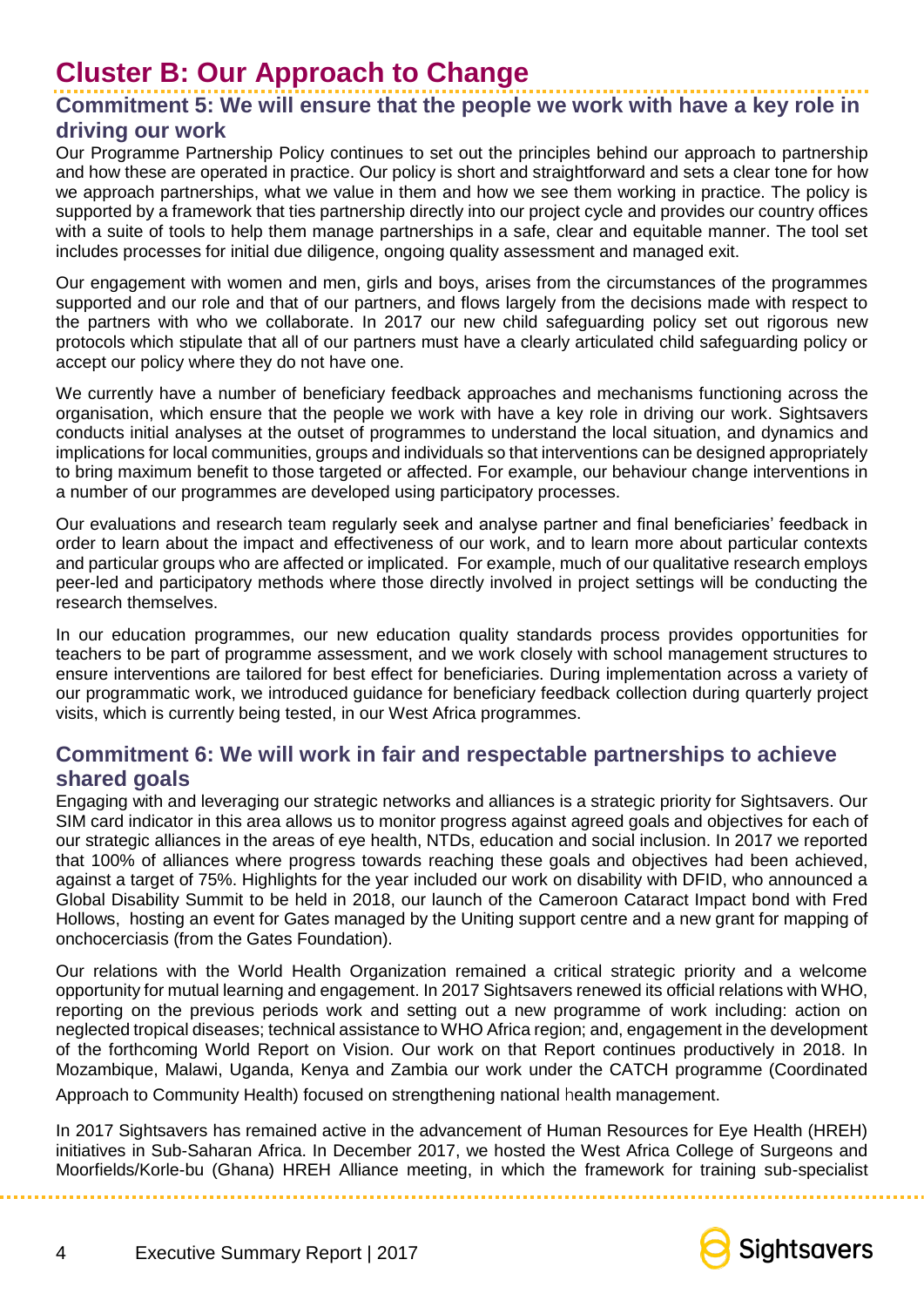ophthalmologists was agreed. This new agreement lays the foundation for the faster training of much needed human resources for service delivery and will raise the level and competency of ophthalmologists in the region as a whole. Thus laying the foundation for a strong and vibrant ophthalmology health workforce in the future.

#### **Commitment 7: We will address root causes by advocating for fundamental change**

Throughout this reporting period the Policy and Global Advocacy (PGA) Directorate has focused on looking at our areas of concern – health, education and disability within the context of the follow up and review processes of the 2030 Agenda for Sustainable Development Goals (SDGs). Our Policy and Global Advocacy Work Plan outlines the organisations influencing objectives as they relate to Sightsavers thematic areas. It also outlines the bi-lateral and multi-lateral actors we need to engage with to influence the relevant policy change.

At the global level the main accountability mechanism is the High Level Political Forum (HLPF) held annually to review thematic areas and voluntary national reviews (VNRs) submitted by countries. In 2017 we worked with civil society, disabled people's organisations (DPOs) and governments in India, Bangladesh, Kenya, Zimbabwe and Nigeria to support the submission of their respective VNRs, providing policy analysis and leadership where necessary. For example, in Bangladesh we set up the Disability Alliance for the SDGs, carried out a consultation with 71 local and national DPOs and were successful in getting a chapter on disability in the VNR report.

We attended the HLPF in July, and were invited to represent Government of Kenya during deliberations (based on the exceptional work carried out in that country). We also hosted an event with Together 2030 aimed at supporting partners to engage with the HLPF process and build strong relationships with member states, particularly Sierra Leone. We continued to work in Sierra Leone and Uganda, who submitted in 2016 and planning is ongoing to support Senegal in 2018. In Uganda we have worked with the government to draft disability inclusive planning guidelines, which is a direct outcome of the 2016 VNR policy dialogue process. Our aim throughout is to ensure that these processes are participatory and inclusive and reflect national policy concerns and successes.

At regional level, we engaged in a number of regional forums aimed at promoting the follow up and review processes. We participated in the Africa regional forum, and Sightsavers India and PGA participated in the Asia Pacific Forum on Sustainable Development with our national DPO representative who presented. We supported a local Indian DPO partner, Anuradha Pareek, to attend the Asia Pacific Regional Civil Society Organisation Engagement Mechanism meeting in April in Bangkok to represent disability perspectives within Asia Pacific civil society.

In 2017, we made good progress in our advocacy work and policy outcomes ensuring country offices were able to deliver across health, disability and education policy. By the end of 2017, 87.5% of countries and relevant teams were actively participating in international or in-country processes to influence change in policy or planning.

#### **Commitment 8: We will be transparent about who we are, what we do, and our successes and failures.**

We publish our detailed annual report, with full financial data, and our policies on our website. Our annual reports contain information on our governance, staffing and salaries, operations, complaints and budgets.

A detailed breakdown of Sightsavers' financial results for 2017 can be found in the Annual Report and Accounts, which will be published on the Sightsavers website (from July 2018). In summary, total incoming resources were £321.7m (2016: £302.0m), of which £248.0m (£229.5m) was gifts in kind (primarily the donation of Mectizan ® from Merck and Co. Inc.). Total resources expended were £321.7m (£298.2m), split primarily between costs of generating funds £19.3m (£18.5m) and charitable activities £302.2m (£280.9m). Sightsavers' net assets at 31 December 2017 were £16.4m. This is the net of £28.6m assets and £12.2m liabilities. (Please note, these figures have been disclosed with the caveat that they remain confidential and will not be made public until released as part of our annual report in July 2018)

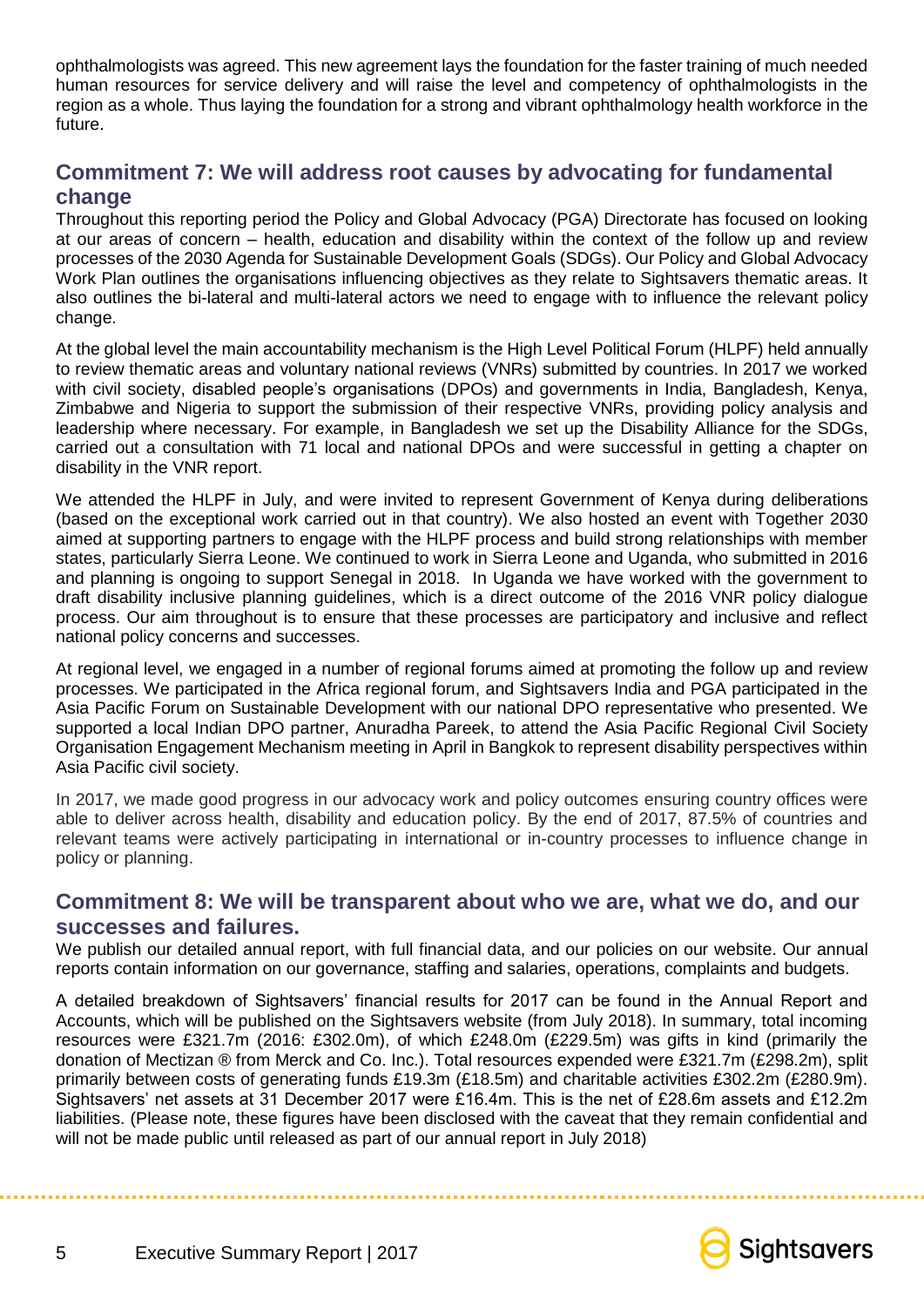Sightsavers takes data protection and privacy rights seriously. A body of work has been undertaken to ensure that Sightsavers is compliant with the EU General Data Protection Regulation (GDPR) by May 25, 2018. This includes but is not limited to: a multistring employee awareness programme, a full review of our paper archives, implementation of a Privacy Impact Assessment (also known as a Data Privacy Impact Assessment), and updated organisational registers for personal data information assets and processing activities. Sightsavers' work on policies, processes and training is further supported by its work to address the technical security components of data protection. Cyber Essentials is a UK Government backed scheme aimed at helping organisations defend against internet-borne threats by developing key technical controls. This scheme includes an assurance framework against which organisations can be certified. Sightsavers is seeking the Cyber Essentials accreditation and is aiming to secure certification in 2018.

2017 saw us take a number of steps to protect the dignity and safety of our stakeholders by increasing our commitment to safeguarding and overhauling existing policies to make them more robust. An example of our progress in this reporting period was the roll out of our child safeguarding policy. We have also started to develop a new 'Safeguarding Adults at Risk' policy, the purpose of which is to ensure that Sightsavers' activities are implemented in a safe and protective environment where abuse, exploitation and neglect of vulnerable adults are effectively prevented as far as reasonably possible and responded to. It is intended to provide all Sightsavers representatives and partner organisations with a common understanding of safeguarding issues, develop good practice and increase accountability.

## **Cluster C: What we do internally**

#### **Commitment 9: We will invest in staff and volunteers to develop their full potential and achieve our goals together**

Sightsavers is committed to the learning and development of all employees across our directorates. Investment in staff development is monitored via the SIM card, which identifies the expenditure spent on staff development as a percentage of total salary cost. In 2017, our expenditure on staff development as a percentage of total salary costs was calculated to be 4.72%, far exceeding our target of 2.5%. We are ahead of our target on this indicator at this stage with actual spend on learning and development up as a result of increased development activity linked to significant grants but also as a result of increased sterling costs driven by inflation and exchange rate shifts in country programmes following the decision to leave the EU.

In early 2017 the old Performance Development Review process (PDR) was replaced by the new Valuing Individual Performance' (VIP) system. This was developed for the organisation by the HR Business Partners following a staff survey, extensive consultation with the directorate leads of the organisation and taking feedback from managers to design a more user friendly process. The new VIP reviews have been embedded and are focused on identifying individual performance development so that managers can more effectively plan learning and development activities for their team and for individuals (managers hold their own training and development budgets). We will not be monitoring completion rates under this new process, as reviews will be conducted on a 'rolling' basis. Each staff member can expect a formal development review at least every 12 months and which will be the responsibility of line managers, who also hold responsibility for training and development budgets.

During 2017, four new modules were released on our global eLearning platform which consisted of Physical Security, Accessibility, Child Safeguarding and Cyber Security. Due to the variety of the modules on offer, this has raised the profile of the e-learning platform throughout the organisation.

In December 2017, we conducted Sightsavers' first disability data survey, which was sent to all 531 staff to complete. 77% of staff responded to the survey, 50% of respondents identified as male, 49% as female and 1% chose to not disclose their gender. Results highlighted that 8% of employees responded as having a disability as defined by the Equality Act 2010. 5% of employees responded that they self-identify as being a person with disabilities*.* Of those who stated that they have a disability as defined by the Equality Act 2010, 19 members stated that they had declared their disability to Sightsavers, 12 stated that they had not declared their disability.

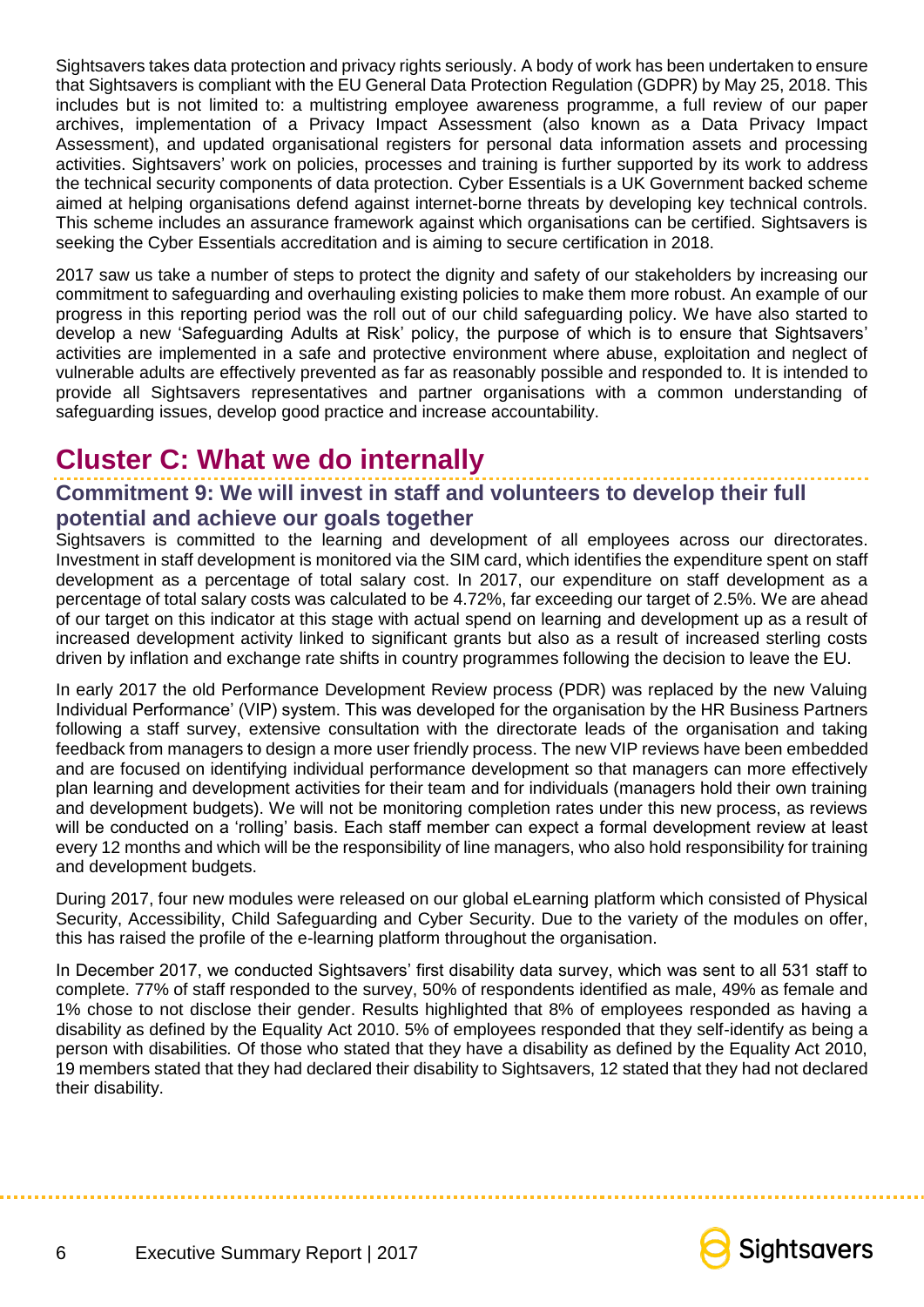#### **Commitment 10: We will handle our resources responsibly to reach our goals and serve the public good**

Sightsavers' Global Fundraising and Donations Acceptance policy covers our global fundraising operations in India, the Middle East and Europe. This policy provides guidance and clarity for staff, trustees and other volunteers to ensure compliance with the law and Charity Commission guidance and to protect Sightsavers' reputation. For internal procedure, the policy describes who has authority to take decisions concerning donation acceptance and its existence ensures that decisions taken are consistent and based on the needs of the organisation. The policy has been rolled out globally, to all fundraising and country offices and forms part of the core induction for new employees. This policy was in effect throughout the 2017 reporting period and is due to be reviewed in 2018.

Our policy covers all donations from third parties and applies in all conditions. Once a donor's contribution to Sightsavers exceeds the £10,000 threshold, either in a single donation or cumulatively over the preceding 12 month period, they become subject to a number of policy guidelines which protect our independence and ensure that we are not obtaining funds in a way which is contrary to our beliefs.

We also measure our strategic use of resources as part of our SIM monitoring process. For 2017 our support function spending was calculated to be 5.16% of total expenditure which sits below our target of 6% despite an increasingly complex regulatory and safeguarding environment. Our systems investment over the last few years has meant that we are able to manage business as usual operations without increasing staffing and spend, enabling us to ensure that resources are being used where they are needed to meet new donor and regulatory requirements.

#### **Commitment 11: We will ensure our decisions are responsive to feedback from the people affected by our work, partners, volunteers and staff.**

Sightsavers' governance structure is conceived and managed to allow us to be highly flexible and responsive to changing conditions, whilst conforming all operations to an over-arching vision and mission. The Council has global authority for the organisational strategy, which is implemented by our staff. All of our charitable services are performed in developing countries where programme management is structured on a branch office basis.

Sightsavers key internal stakeholders are employees and volunteers. We do not have established formal mechanisms for employees below executive level to provide recommendations or direction to the Council of Trustees. Formal mechanisms do exist for employees to provide recommendations and direction to the Strategic Management Team. An employee survey is held every two years that examines the relationship of employees with the organisation and the senior directors. In the 2015 survey, 69% of staff who completed the survey agreed that 'The organisation practises open and honest communication and shares information and that information sharing systems in the organisation are effective'. The 2018 employee survey is currently being completed at the time of writing this report.

Sightsavers also has a fully operational complaints policy. A direct link has been established between our complaints policy and our internal control and assurance mechanisms. Complaints that are received, both internally and externally, now influence our approach to assurance and are featured in our audit programme. Testing has been incorporated into internal audits to ensure that operational changes in response to complaints are adequate in order to mitigate future grievances. Guidance procedures on how to handle complaints and process documentation to be completed when a complaint arises is available on our intranet. The policy is supported by an internal Complaints Handling Procedure, which provides staff with practical guidance on how to implement the policy.

#### **Commitment 12: We will ensure our management and governing body are accountable**

Council members, all of whom are wholly non-executive, are drawn from diverse, international backgrounds and bring a broad range of relevant experience and skills to Council discussions. Trustees are elected to Council by other trustees for a maximum total term of eight years (they must be re-elected after the first term of four years). All trustees attend an induction programme to familiarise themselves with their statutory responsibilities, their role within the Council, the governance framework and Sightsavers' objectives.